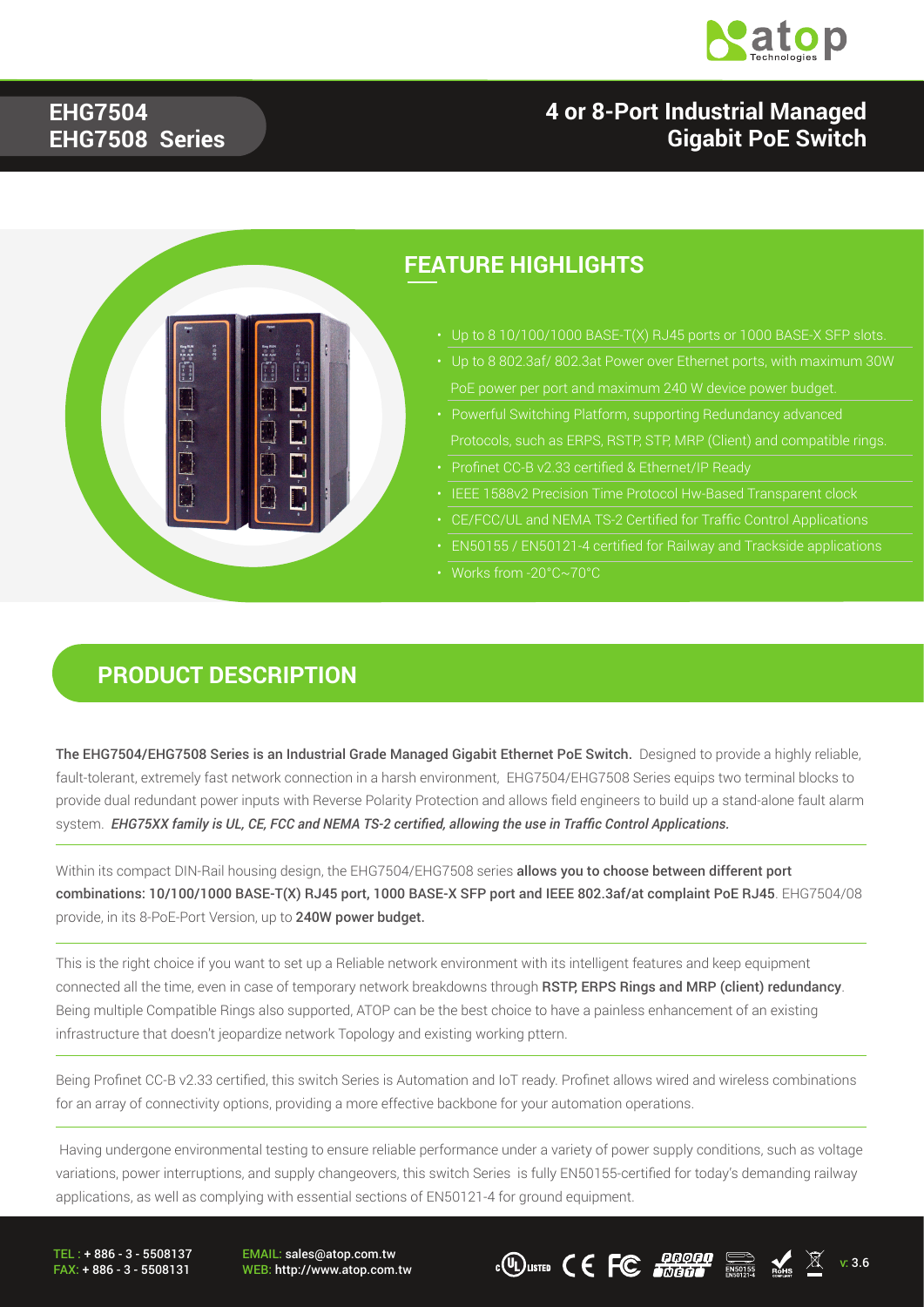

### **SPECIFICATIONS**

| <b>Technical Specifications</b>                                                                                                                                                                          |                                                                                                                                                                                                                                                                                                                                                                                                                                                                                                                             |                                                                                                      |  |  |
|----------------------------------------------------------------------------------------------------------------------------------------------------------------------------------------------------------|-----------------------------------------------------------------------------------------------------------------------------------------------------------------------------------------------------------------------------------------------------------------------------------------------------------------------------------------------------------------------------------------------------------------------------------------------------------------------------------------------------------------------------|------------------------------------------------------------------------------------------------------|--|--|
| Model Name                                                                                                                                                                                               | EHG7504 / EHG7508                                                                                                                                                                                                                                                                                                                                                                                                                                                                                                           |                                                                                                      |  |  |
| <b>Switch Properties</b>                                                                                                                                                                                 |                                                                                                                                                                                                                                                                                                                                                                                                                                                                                                                             |                                                                                                      |  |  |
| <b>Priority Queues</b><br><b>VLAN Table</b><br>MAC-Based VLAN<br>VLAN ID Range<br>Trunk Group<br><b>Static IGMP Groups</b><br>Dynamic IGMP Groups<br>MAC Table Size<br>Packet Buffer Size<br>Jumbo Frame | 8<br>4096<br>512<br>VID 1 to 4094<br>4<br>128<br>256<br>16K<br>1.5MB<br>9216 Byte                                                                                                                                                                                                                                                                                                                                                                                                                                           |                                                                                                      |  |  |
| <b>Ethernet</b>                                                                                                                                                                                          |                                                                                                                                                                                                                                                                                                                                                                                                                                                                                                                             |                                                                                                      |  |  |
| Standards                                                                                                                                                                                                | IEEE 802.3af / 802.3at for Power-over-Ethernet<br>IEEE 802.3/802.3u for 10BASE-T/100BASE-T(X)<br>IEEE 802.3ab for 1000BASE-T<br>IEEE 802.3z for 1000BASE-X<br>IEEE 802.3x for Flow Control<br>IEEE 802.1d-2004 for Spanning Tree Protocol<br>IEEE 802.1w for Rapid Spanning Tree Protocol<br>IEEE 802.1s for Multiple Spanning Tree Protocol<br>IEEE 802.1q/p for VLAN Tagging and Class of Service<br>IEEE 8021x for Authentication<br>IEEE 802.3ad for Port Trunk with LACP<br>IEEE 802.3az for Energy Efficient Ethernet |                                                                                                      |  |  |
| Protocols                                                                                                                                                                                                | IPv4, IPv6, IGMPv1/v2/v3, IGMP Snooping, GARP, GMRP, GVRP, SNMPv1/v2c/<br>v3, SNMP Inform, ICMP, Telnet, SSH, DHCP Relay/Client/IP-port-mapping,<br>DHCP Option 66/67/82, BootP, RARP, TFTP, SMTP, SMTP (Gmail), RMON,<br>HTTP, HTTPS, Syslog, MRP (Client), LLDP, 802.1x, EAP, RADIUS, TACACS+, Mirror<br>port, QoS, ACL, ITU-T G.8032 ERPS Ring, STP, RSTP, MSTP, Compatible Ring/<br>Chain, U-Ring                                                                                                                       |                                                                                                      |  |  |
|                                                                                                                                                                                                          | Network Synchronization                                                                                                                                                                                                                                                                                                                                                                                                                                                                                                     | NTP Server/Client, SNTP                                                                              |  |  |
| Time Synchronization                                                                                                                                                                                     | <b>Precision Network</b><br>Synchronization                                                                                                                                                                                                                                                                                                                                                                                                                                                                                 | IEEE1588v1 OC/BC (Software)<br>IEEE1588v2 TC (Hardware) - ns accuracy<br>IEEE1588v2 OC/BC (Software) |  |  |
| <b>Automation Profiles</b>                                                                                                                                                                               | Profinet v2.33 CC-B certified, Ethernet/IP,<br>Modbus/TCP device status registers provided                                                                                                                                                                                                                                                                                                                                                                                                                                  |                                                                                                      |  |  |
| <b>SNMP MIB</b>                                                                                                                                                                                          | MIB II, IF-MIB, SNMPv2 MIB, BRIDGE-MIB, RMON MIB Group 1,2,3,9, RFC<br>RFC 1157, RFC 1213, RFC 1215, RFC 1493, RFC 1643, RFC 1757, RFC 2011,<br>RFC 2012, RFC 2013, RFC 2233, RFC 2571, RFC 2742, RFC 2819, RFC 2863,<br>RFC 3411, RFC 3412, RFC 3413, RFC 3414, RFC 3415,                                                                                                                                                                                                                                                  |                                                                                                      |  |  |
| <b>Power</b>                                                                                                                                                                                             |                                                                                                                                                                                                                                                                                                                                                                                                                                                                                                                             |                                                                                                      |  |  |
| Input Voltage                                                                                                                                                                                            | 9-57 VDC for Non-PoE models<br>45-57 VDC for 802.3af mode<br>51-57 VDC for 802.3at mode                                                                                                                                                                                                                                                                                                                                                                                                                                     |                                                                                                      |  |  |
| Input Current (System)                                                                                                                                                                                   | Max. 1.4A @ 9VDC (without PoE)<br>Max. 2.9A @ 45VDC (Support up to 8 ports at 15.4W per PoE port)<br>Max. 5.0A @ 51VDC (Support up to 8 ports at 30W per PoE port)                                                                                                                                                                                                                                                                                                                                                          |                                                                                                      |  |  |

TEL : + 886 - 3 - 5508137 FAX: + 886 - 3 - 5508131

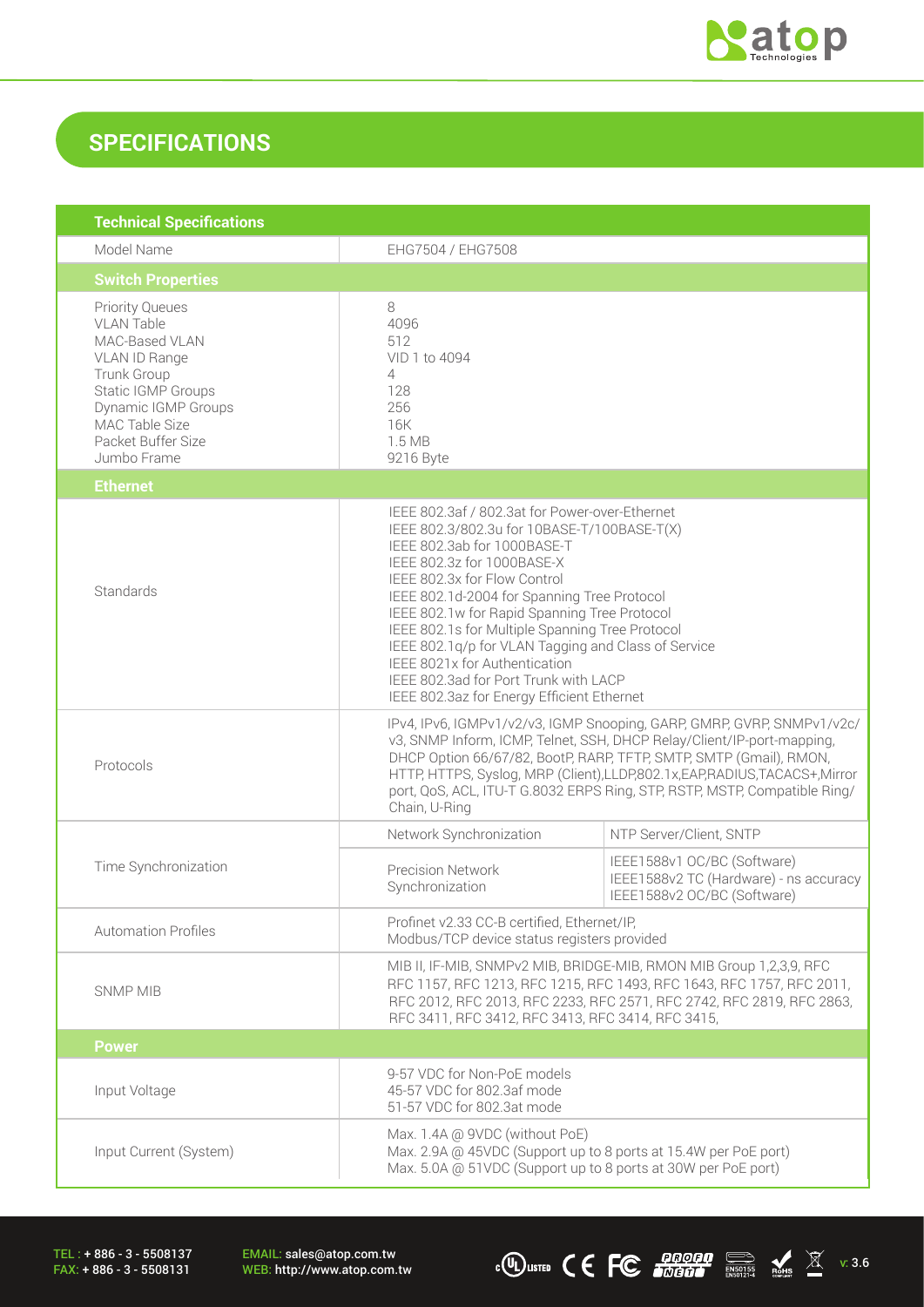

| Power Consumption (System)                                                                                                   | Max 12.6 W @9 VDC (without PoE)<br>Max 130.5 W @45VDC (802.3af, with 15.4W PoE per port for 8 ports)<br>Max 255 W @51VDC (802.3at, with 30W PoE per port for 8 ports)                                                                                                                                                   |
|------------------------------------------------------------------------------------------------------------------------------|-------------------------------------------------------------------------------------------------------------------------------------------------------------------------------------------------------------------------------------------------------------------------------------------------------------------------|
| Connector<br><b>Reverse Polarity Protection</b>                                                                              | 5-Pin 5.08mm Lockable Terminal Block<br>Yes                                                                                                                                                                                                                                                                             |
| <b>Interfaces</b>                                                                                                            |                                                                                                                                                                                                                                                                                                                         |
| RJ45 Ports<br>Fiber Optics Ports<br><b>LED</b> Indicators<br>Console<br>Relay Output<br><b>DIP Switches</b><br><b>Button</b> | Up to 8 10/100/1000BASE-T(X) auto negotiation speed<br>Up to 4 1000BASE-X SFP slot<br>PWR1, PWR2, Alarm, Run, Ring, Ring Master, RJ-45 Link/Speed, SFP Link, PoE<br>RS232 (RJ45 connector)<br>2 relay outputs with current carrying capacity of 1A @ 24 VDC<br>Ring Control and Profinet Setting<br><b>Reset Button</b> |
| <b>Physical Characteristics</b>                                                                                              |                                                                                                                                                                                                                                                                                                                         |
| Housing<br>Dimension $(W \times H \times D)$<br>Weight<br>Installation                                                       | IP30 aluminum housing<br>54 x 113 x 145 mm<br>800g<br>DIN-Rail, Wall mount (optional kit)                                                                                                                                                                                                                               |
| <b>Environmental Limits</b>                                                                                                  |                                                                                                                                                                                                                                                                                                                         |
| Operating Temperature<br>Storage Temperature<br><b>Ambient Relative Humidity</b>                                             | $-20^{\circ}$ C $\sim$ 70 $^{\circ}$ C (-4 $^{\circ}$ F $\sim$ 158 $^{\circ}$ F)<br>$-40^{\circ}$ C $\sim$ 85°C (-40°F $\sim$ 185°F)<br>5%~95%, 55°C (Non-condensing)                                                                                                                                                   |

### **DIMENSIONS & LAYOUT**



 $\overline{\text{C}}$  (U) LISTED  $\overline{\text{C}}$   $\overline{\text{C}}$   $\overline{\text{C}}$   $\overline{\text{C}}$   $\overline{\text{C}}$   $\overline{\text{C}}$   $\overline{\text{C}}$   $\overline{\text{C}}$   $\overline{\text{C}}$   $\overline{\text{C}}$   $\overline{\text{C}}$   $\overline{\text{C}}$   $\overline{\text{C}}$   $\overline{\text{C}}$   $\overline{\text{C}}$   $\overline{\text{C}}$   $\overline{\text{C}}$   $\overline{\text{C}}$ 

TEL : + 886 - 3 - 5508137 FAX: + 886 - 3 - 5508131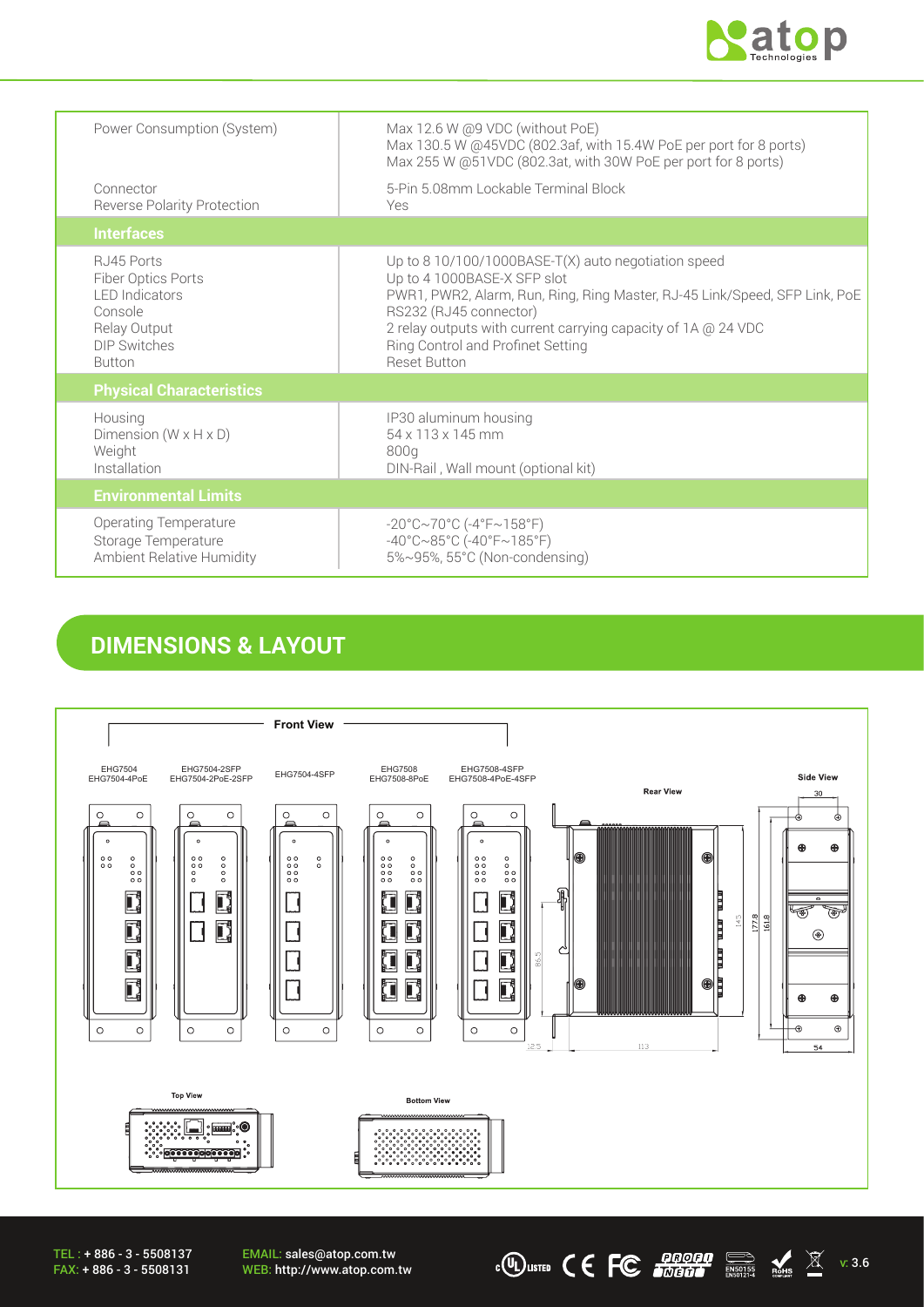

# **REGULATORY APPROVALS**

| <b>Regulatory Approvals</b> |                                                                                                                |                                                      |                                                                  |                |
|-----------------------------|----------------------------------------------------------------------------------------------------------------|------------------------------------------------------|------------------------------------------------------------------|----------------|
| Safety                      | UL 60950-1 2nd Ed. / CSA C22.2 No.60950-1-07 2nd Ed. / EN 60950-1 / CB                                         |                                                      |                                                                  |                |
| <b>EMC</b>                  | FCC Part 15, Subpart B, Class A<br>EN 55032, EN 55024, EN 61000-3-2, EN 61000-3-3, EN 61000-6-2, EN 61000-6-4, |                                                      |                                                                  |                |
| <b>Traffic Control</b>      | <b>NEMATS-2</b>                                                                                                |                                                      |                                                                  |                |
| Rail Traffic                | EN50155 / EN50121-4                                                                                            |                                                      |                                                                  |                |
| <b>Test</b>                 | <b>Value</b><br><b>Level</b><br>Item                                                                           |                                                      |                                                                  |                |
| IEC 61000-4-2               | <b>ESD</b>                                                                                                     | Contact Discharge<br>Air Discharge                   | ±6KV<br>±8KV                                                     | 3<br>3         |
| IEC 61000-4-3               | <b>RS</b>                                                                                                      | 80-1000MHz<br>1.4-2.0GHz<br>2.0-2.7GHz               | 10(V/m)<br>3(V/m)<br>10(V/m)                                     | 3<br>3<br>3    |
| IEC 61000-4-4               | EFT                                                                                                            | <b>AC Power Port</b><br>DC Power Port<br>Signal Port | ±2.0kV<br>±2.0kV<br>±1.0kV                                       | 3<br>3<br>3    |
| IEC 61000-4-5               | Surge                                                                                                          | DC Power Port<br>DC Power Port<br>Signal Port        | Line-to Line±1.0kV<br>Line-to Earth±2.0kV<br>Line-to Earth±2.0kV | 3<br>3<br>3    |
| IEC 61000-4-6               | CS                                                                                                             | 0.15-80MHz                                           | 10V rms                                                          | 3              |
| IEC 61000-4-8               | PFMF                                                                                                           | Enclosure                                            | 30 V/m                                                           | $\overline{4}$ |
| IEC 61000-4-11              | <b>DIP</b>                                                                                                     | <b>AC Power Port</b>                                 |                                                                  | A              |
| Shock<br>Drop<br>Vibration  | MIL-STD-810G Method 516.5<br>MIL-STD-810F Method 516.5<br>MIL-STD-810F Method 514.5 C-1 & C-2                  |                                                      |                                                                  |                |
| <b>Traffic Control</b>      | NEMA TS-2                                                                                                      |                                                      |                                                                  |                |
| High Altitude               | Certified for 4000m altitude according to IEC 60068-2-13                                                       |                                                      |                                                                  |                |
| RoHS <sub>II</sub>          | Yes                                                                                                            |                                                      |                                                                  |                |
| <b>MTBF</b>                 | 20 Years                                                                                                       |                                                      |                                                                  |                |

TEL : + 886 - 3 - 5508137 FAX: + 886 - 3 - 5508131